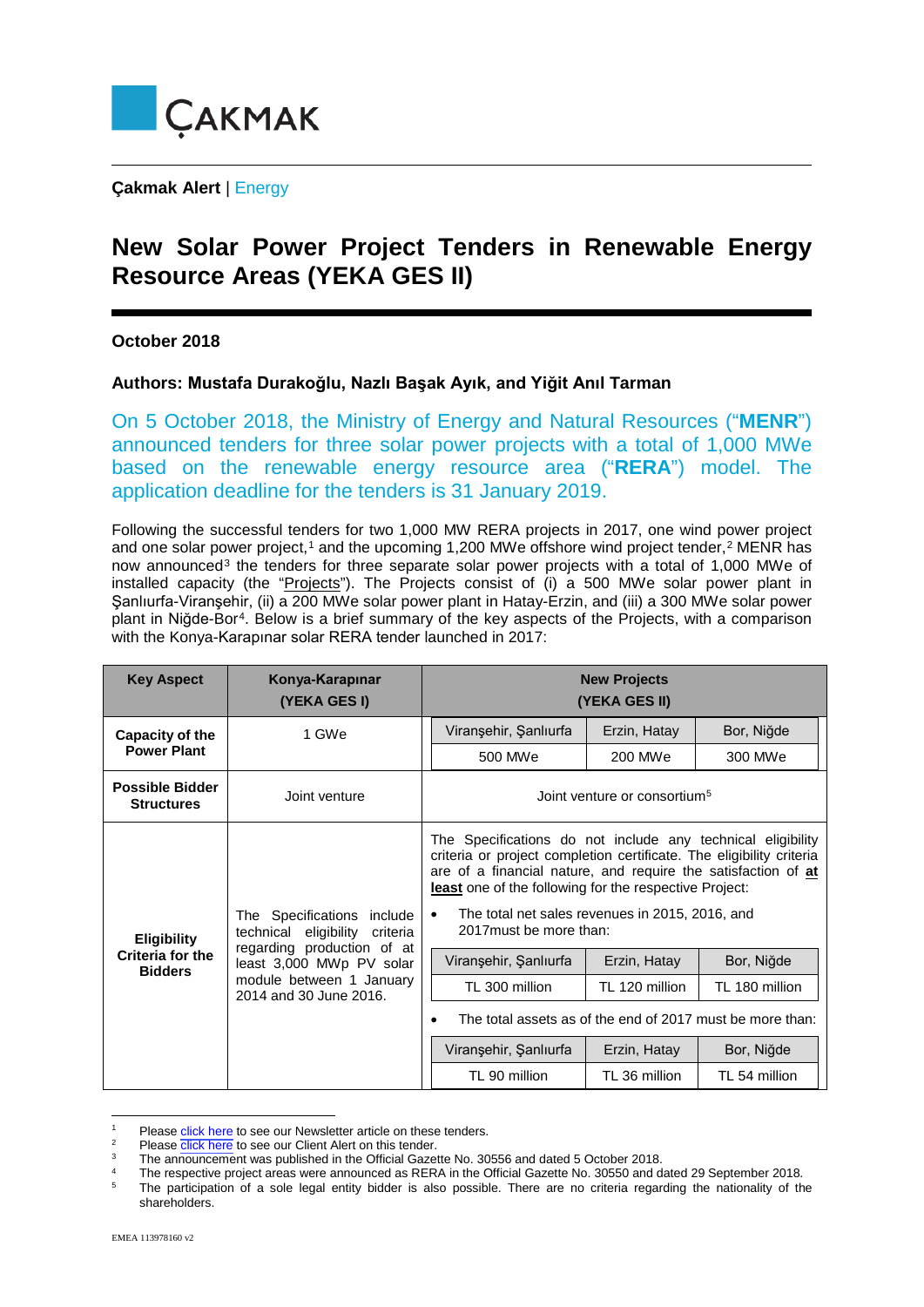| <b>Key Aspect</b>                                                                                                                                                         | Konya-Karapınar<br>(YEKA GES I)                                                                                                                                                                                                                                                                                | <b>New Projects</b><br>(YEKA GES II)                                                                                                                               |                                     |
|---------------------------------------------------------------------------------------------------------------------------------------------------------------------------|----------------------------------------------------------------------------------------------------------------------------------------------------------------------------------------------------------------------------------------------------------------------------------------------------------------|--------------------------------------------------------------------------------------------------------------------------------------------------------------------|-------------------------------------|
| <b>Generation</b><br><b>License Period</b>                                                                                                                                | 30 years                                                                                                                                                                                                                                                                                                       | 30 years <sup>6</sup>                                                                                                                                              |                                     |
| <b>Domestic</b><br><b>Component</b><br><b>Production</b><br><b>Plant</b><br>("Factory") and<br><b>Research and</b><br><b>Development</b><br>("R&D")<br><b>Investments</b> | The<br>construction<br>and<br>operation of a Factory to<br>manufacture the relevant<br>components<br>is<br>required.<br>Additionally, an R&D center<br>must be operational within<br>18 months following the<br>execution of the usage right<br>agreement with MENR.                                           | There are no Factory, R&D or storage facility requirements for<br>the Projects.                                                                                    |                                     |
| <b>Employment of</b><br><b>Turkish</b><br><b>Citizens</b>                                                                                                                 | least<br>At<br>90%<br>οf<br>the<br>employees in the Factory<br>and the power plant, and<br>80% of the employees in the<br>R&D center must be Turkish<br>citizens.<br>The<br>applicable<br>thresholds must be satisfied<br>for each of the white collar<br>collar<br>and<br>the<br>blue<br>employee categories. | There is no requirement to employ Turkish citizens.                                                                                                                |                                     |
|                                                                                                                                                                           | of 65%<br>minimum<br>A<br>is                                                                                                                                                                                                                                                                                   | Both "Domestic Product Certificate" and "Domestic Production<br>Ratio" requirements need to be satisfied. Domestic Production<br>Ratios are determined as follows: |                                     |
|                                                                                                                                                                           |                                                                                                                                                                                                                                                                                                                | Component                                                                                                                                                          | <b>Domestic Production</b><br>Ratio |
| <b>Domestic</b><br><b>Component</b>                                                                                                                                       | required for the first 500                                                                                                                                                                                                                                                                                     | Solar Module (Güneş Modülü)                                                                                                                                        | ≥60%                                |
| <b>Criteria</b>                                                                                                                                                           | Mwp of production and a<br>minimum of 75% for the<br>remaining production.                                                                                                                                                                                                                                     | Cable (Kablo)                                                                                                                                                      | ≥51%                                |
|                                                                                                                                                                           |                                                                                                                                                                                                                                                                                                                | Cable Channel (Kablo Kanalı)                                                                                                                                       | ≥51%                                |
|                                                                                                                                                                           |                                                                                                                                                                                                                                                                                                                | <b>Mounting Construction</b><br>(Taşıyıcı Konstrüksiyon)                                                                                                           | ≥51%                                |
|                                                                                                                                                                           |                                                                                                                                                                                                                                                                                                                | Inverter (Evirici) <sup>7</sup>                                                                                                                                    | ≥51%                                |
| <b>Ceiling Price in</b><br>the Tender                                                                                                                                     | USD 8 cent/kWh                                                                                                                                                                                                                                                                                                 | USD 6,5 cent/kWh                                                                                                                                                   |                                     |
| <b>Purchase</b><br><b>Guarantee</b><br>Period                                                                                                                             | A 15-year purchase guarantee starting from the signing date of the YEKA Usage Right<br>Agreement.                                                                                                                                                                                                              |                                                                                                                                                                    |                                     |

Below are other key issues outlined in the tender specifications:

**Milestones.** Key milestones for the Projects are the following:

| <b>Milestone</b>               | Timeline <sup>8</sup> |
|--------------------------------|-----------------------|
| Submission of the work program | 90 days               |
| Commencement of construction   | 24 months             |
| Commencement of operation      | 60 months             |

<span id="page-1-0"></span><sup>6</sup> Only one license will be granted per power plant.

<span id="page-1-1"></span><sup>7</sup> In cases where the inverter cannot be supplied under competitive conditions, the domestic product certificate may not be required provided that the approval of MENR is obtained.

<span id="page-1-2"></span><sup>8</sup> Starting from the signing of the YEKA Usage Right Agreement.